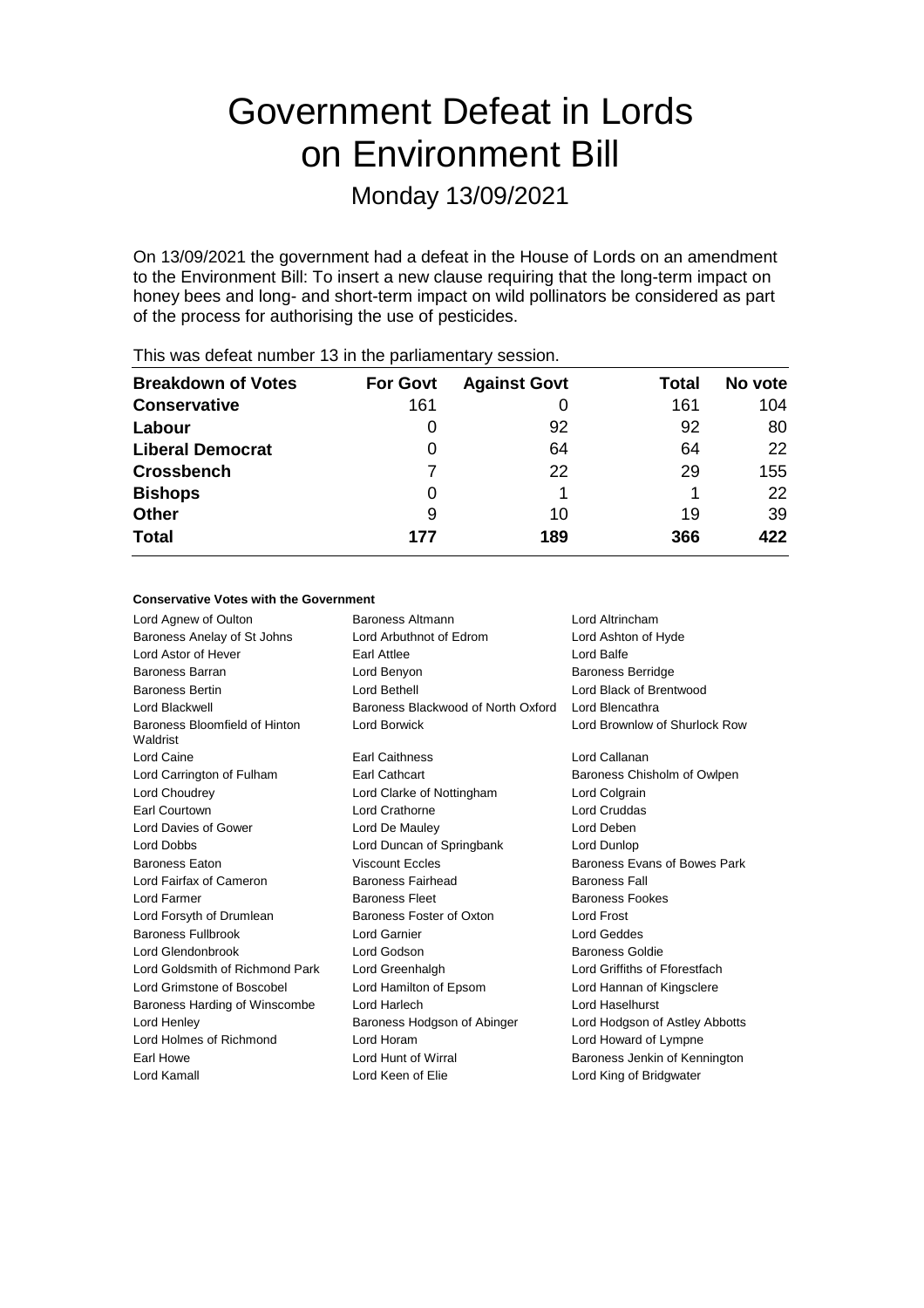Lord Lancaster of Kimbolton Lord Lang of Monkton Earl Leicester Lord Leigh of Hurley Lord Lexden Lord Lilley Earl Lindsay Lord Lingfield Lord Mackay of Clashfern Lord Mancroft Baroness Manzoor Lord Maude of Horsham Lord McColl of Dulwich Lord McInnes of Kilwinning Lord McLoughlin Lord Mendoza **Baroness Meyer** Baroness Meyer Baroness Mobarik Baroness Mone **Duke of Montrose Baroness Morris of Bolton** Baroness Morrissey Lord Moylan Lord Moynihan Baroness Noakes Lord Northbrook Lord Norton of Louth Lord O'Shaughnessy Lord Parkinson of Whitley Bay Lord Patten Lord Pickles **Baroness Pidding Lord Polak** Lord Polak Lord Porter of Spalding **Baroness Rawlings** Lord Reay Baroness Redfern Lord Risby Lord Robathan Baroness Rock Baroness Sanderson of Welton Lord Sandhurst Lord Sarfraz **Lord Sassoon** Baroness Sater Baroness Scott of Bybrook Baroness Seccombe Lord Selkirk of Douglas Baroness Shackleton of Belgravia Lord Sharpe of Epsom Lord Sheikh Baroness Shephard of Northwold Lord Sherbourne of Didsbury Baroness Shields Lord Shinkwin Earl Shrewsbury Lord Smith of Hindhead Lord Spencer of Alresford Lord Stewart of Dirleton Baroness Stowell of Beeston Baroness Stroud **Baroness Sugg Community** Baroness Sugg Lord Suri Lord Taylor of Holbeach Lord True Lord Tugendhat Lord Udny-Lister **Baroness Vere of Norbiton** Baroness Verma Baroness Warsi Lord Wasserman Lord Wei Lord Wharton of Yarm **Lord Willetts Baroness Williams of Trafford Lord Willetts Baroness Williams of Trafford** Lord Young of Cookham Viscount Younger of Leckie

Lord Kirkham Lord Kirkhope of Harrogate Lord Lamont of Lerwick

Lord Naseby **Baroness Neville-Rolfe** Baroness Network Baroness Nicholson of Winterbourne

#### **Conservative Votes against the Government**

# **Labour Votes with the Government**

### **Labour Votes against the Government**

Lord Anderson of Swansea **Baroness Armstrong of Hill Top** Lord Bach Lord Bassam of Brighton **Baroness Blake of Leeds** Lord Blunkett Lord Bradley Lord Brooke of Alverthorpe Lord Browne of Ladyton Baroness Bryan of Partick Baroness Chakrabarti Viscount Chandos Baroness Chapman of Darlington Lord Clark of Windermere Lord Coaker Baroness Cohen of Pimlico **Lord Collins of Highbury** Baroness Corston Baroness Crawley Lord Davidson of Glen Clova Lord Davies of Oldham Lord Davies of Brixton Baroness Donaghy Baroness Drake Lord Dubs Lord Elder Lord Foulkes of Cumnock Lord Glasman Baroness Golding Lord Griffiths of Burry Port Lord Grocott Lord Harris of Haringey Lord Haworth Baroness Hayman of Ullock Baroness Hayter of Kentish Town Baroness Healy of Primrose Hill Baroness Henig **Baroness Hilton of Eggardon** Lord Howarth of Newport Lord Hunt of Kings Heath Lord Hutton of Furness Lord Jones Baroness Jones of Whitchurch Lord Jordan Baroness Kennedy of The Shaws Lord Kennedy of Southwark Lord Khan of Burnley Lord Knight of Weymouth Baroness Lawrence of Clarendon Lord Layard Lord Lipsey Baroness Mallalieu Lord Maxton Lord McAvoy Lord McConnell of Glenscorrodale Baroness McDonagh Baroness McIntosh of Hudnall Lord McKenzie of Luton Lord McNicol of West Kilbride Baroness Merron Baroness Morris of Yardley Baroness Osamor Lord Ponsonby of Shulbrede

Baroness Adams of Craigielea Lord Adonis Lord Annual Lord Alli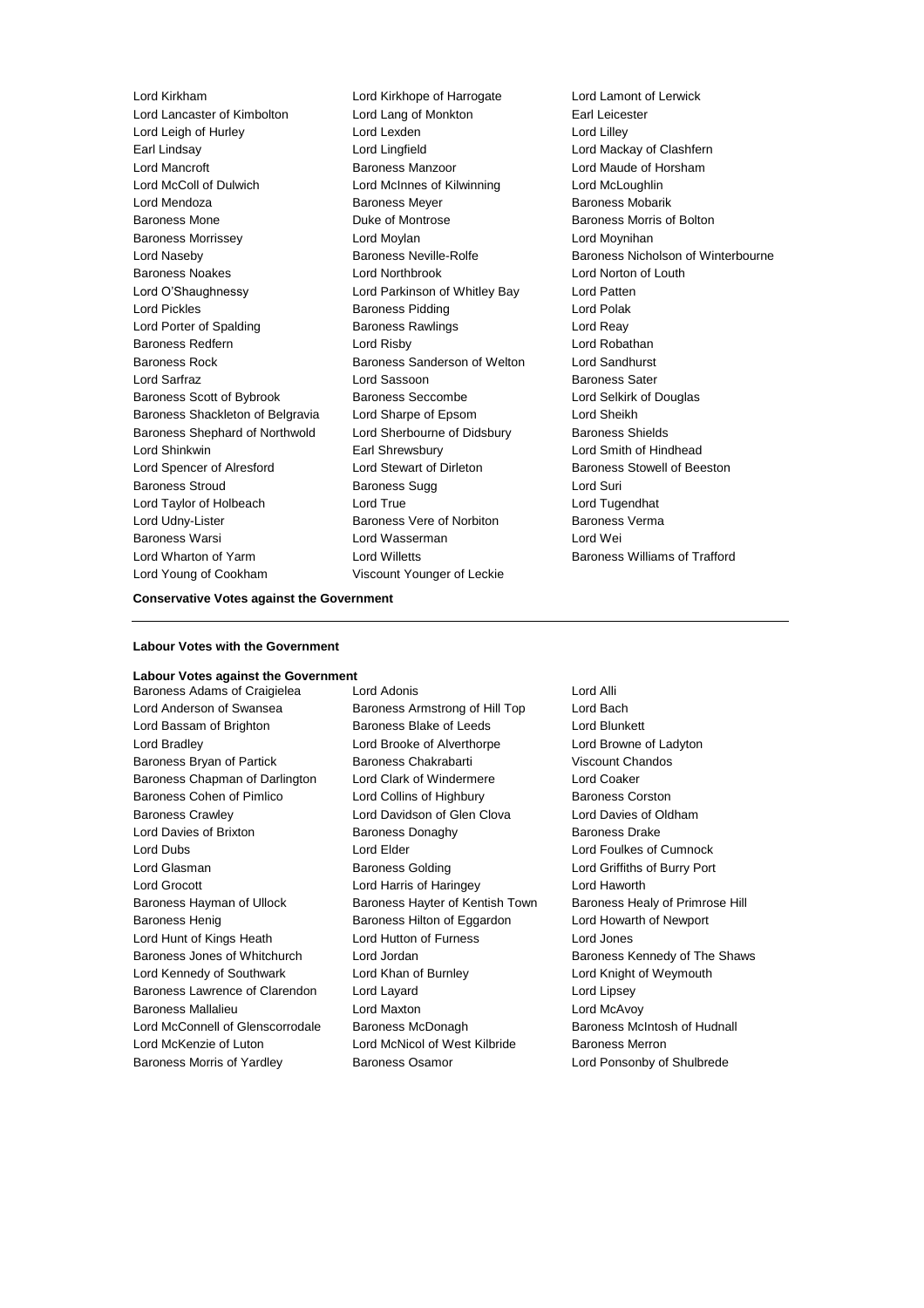Baroness Primarolo Baroness Quin Baroness Ramsay of Cartvale Baroness Rebuck Lord Rooker Lord Rosser Baroness Royall of Blaisdon **Lord Sawyer** Communication Baroness Sherlock<br>
Baroness Smith of Basildon **Baroness** Viscount Stansgate **Baroness Sherlock** Lord Stevenson of Balmacara Baroness Smith of Basildon Baroness Taylor of Bolton **Baroness Thornton** Baroness Thornton **Lord Tomlinson** Lord Touhig **Lord Tunnicliffe** Lord Tunnicliffe Lord Watson of Invergowrie Lord Watts **Baroness Wheeler** Baroness Wheeler **Baroness Whitaker** Baroness Wilcox of Newport Lord Winston Lord Wood of Anfield Baroness Young of Old Scone Lord Young of Norwood Green

## **Liberal Democrat Votes with the Government**

| Liberal Democrat Votes against the Government |                                     |                                |
|-----------------------------------------------|-------------------------------------|--------------------------------|
| Lord Addington                                | Lord Alderdice                      | Lord Allan of Hallam           |
| Baroness Bakewell of Hardington<br>Mandeville | <b>Baroness Barker</b>              | Lord Beith                     |
| Baroness Benjamin                             | Baroness Bonham-Carter of Yarnbury  | Baroness Bowles of Berkhamsted |
| <b>Baroness Brinton</b>                       | Baroness Burt of Solihull           | Lord Campbell of Pittenweem    |
| Lord Chidgey                                  | Lord Clement-Jones                  | Lord Dholakia                  |
| Baroness Featherstone                         | Lord Foster of Bath                 | Baroness Garden of Frognal     |
| Lord German                                   | Lord Goddard of Stockport           | <b>Baroness Grender</b>        |
| <b>Baroness Hamwee</b>                        | Baroness Harris of Richmond         | <b>Baroness Humphreys</b>      |
| Lord Hussain                                  | Baroness Hussein-Ece                | Baroness Janke                 |
| <b>Baroness Jolly</b>                         | Baroness Kramer                     | Lord Marks of Henley-on-Thames |
| Lord McNally                                  | Baroness Miller of Chilthorne Domer | Lord Newby                     |
| <b>Lord Oates</b>                             | Lord Paddick                        | Lord Palmer of Childs Hill     |
| <b>Baroness Parminter</b>                     | <b>Baroness Pinnock</b>             | Lord Purvis of Tweed           |
| Baroness Randerson                            | Lord Razzall                        | Lord Redesdale                 |
| Lord Rennard                                  | Lord Roberts of Llandudno           | Lord Sharkey                   |
| Baroness Sheehan                              | Lord Shipley                        | Lord Stoneham of Droxford      |
| Lord Storey                                   | Lord Strasburger                    | <b>Lord Stunell</b>            |
| <b>Baroness Suttie</b>                        | Lord Taverne                        | Lord Teverson                  |
| Baroness Thomas of Winchester                 | Lord Thomas of Gresford             | <b>Baroness Thornhill</b>      |
| Viscount Thurso                               | Lord Tope                           | Lord Tyler                     |
| Baroness Tyler of Enfield                     | Lord Wallace of Saltaire            | <b>Baroness Walmsley</b>       |
| Lord Willis of Knaresborough                  |                                     |                                |

## **Crossbench Votes with the Government**

Lord Carrington **Carrington** Viscount Craigavon **Baroness D'Souza** Earl Erroll **Example 20** Earl Kinnoull Lord Hope of Craighead **Earl Kinnoull** 

**Crossbench Votes against the Government**

Lord Hannay of Chiswick **Lord Harries of Pentregarth** Baroness Hayman Lord Kakkar Lord Kerr of Kinlochard Lord Kerslake Baroness Kidron Lord Kilclooney Lord Krebs Lord Londesborough **Baroness Masham of Ilton** Baroness Meacher Lord Ravensdale

Lord Pannick

Lord Alton of Liverpool Lord Best **Example 20** Lord Best **Baroness Boycott** Baroness Brown of Cambridge Lord Brown of Eaton-under-Heywood Baroness Campbell of Surbiton Earl Clancarty **Baroness Finlay of Llandaff** Lord Greenway

#### **Bishop Votes with the Government**

**Bishop Votes against the Government** Bishop of Manchester